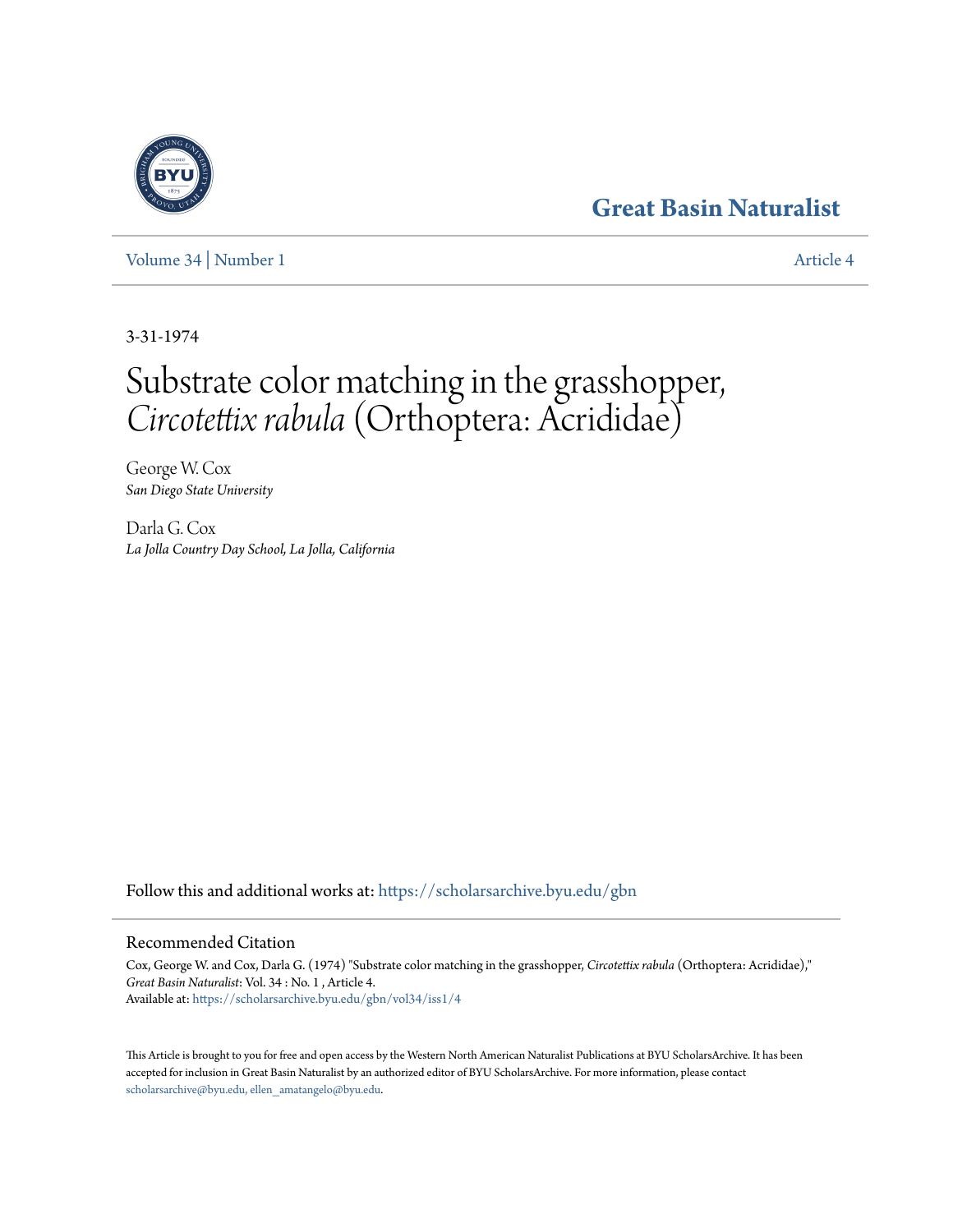#### SUBSTRATE COLOR MATCHING IN THE GRASSHOPPER, CIRCOTETTIX RABULA (ORIHOPTERA: ACRIDIDAE)

#### George W.  $C_0x^1$  and Darla G.  $C_0x^2$

ABSTRACT.— Mechanisms important in maintaining substrate color matching in the grasshopper, *Circotettix rabula*, were studied near Aspen, Colorado, during the summers of 1968-70. Studies concentrated on populations on gray shale and red sandstone substrates. In both areas, collections revealed appreciable numbers of mismatched phenotypes among all age groups. The possibility of develop- mental homochromy was examined by observation of nymphs held in rearing boxes on matching and contrasting soil colors. The behavioral selection of matching substrate colors was tested by preference experiments. While not negating the possibility of these mechanisms, results suggested that they were of minor importance. Predation experiments, using *Sceloporus* lizards, demonstrated significant levels of selective predation on mismatched nymphs on both red and gray substrates. Experiments with bird and mammal predators, using adult grasshoppers, gave similar results. Release-recapture experiments with marked adults in areas of red and gray substrates showed markedly higher disappearance rates for mismatched animals. These results are interpreted to indicate that selective predation on mismatched animals is a major factor in maintaining substrate color matching in this species.

Over the past 25 years, students of ecological genetics have documented several major cases of rapid evolutionary response by animal populations subjected to strong selective pressures. The most thoroughly investigated of these concern industrial melanism in moths (Kettlewell, 1961), pesticide resistance in a wide variety of animals (Crow, 1966), and the coloration and banding patterns of various land snails (Cain and Sheppard, 1954). For the Peppered Moth, Biston betularia, an industrial melanic, and for the land snail, *Cepaea nemoralis*, selective predation by vertebrates has been demonstrated (by experimentation and direct observation) to be an important factor in the observed evolutionary response (Kettlewell, 1955, 1956; Sheppard, 1951; Cain and Sheppard, 1954; Cain and Currey, 1968).

The phenomenon of substrate color matching has been recorded for many species of animals of open habitats and is especially common in Acridid grasshoppers (Rowell, 1971). For these animals, the mechanisms involved appear to be complex and varied, including—at least for different species—predator selection for crypsis, behavioral preference for color-matching substrates, and homochromic responses during individual development (ibid.). Acridid species showing spatial or temporal variation in substrate color matching may therefore be of major value in the study of evolutionary processes operating on organisms capable of behavioral or developmental modification of genetically based characteristics.

In the Roaring Fork Valley near Aspen, Colorado, populations of many animals of open habitats show differences in general body coloration correlated with soil and rock substrate color. The sub-

<sup>&#</sup>x27;Department of Biology, San Diego State University, San Diego, California 92115. 'Biology Department, La Jolla Country Day School, La Jolla, California 92037.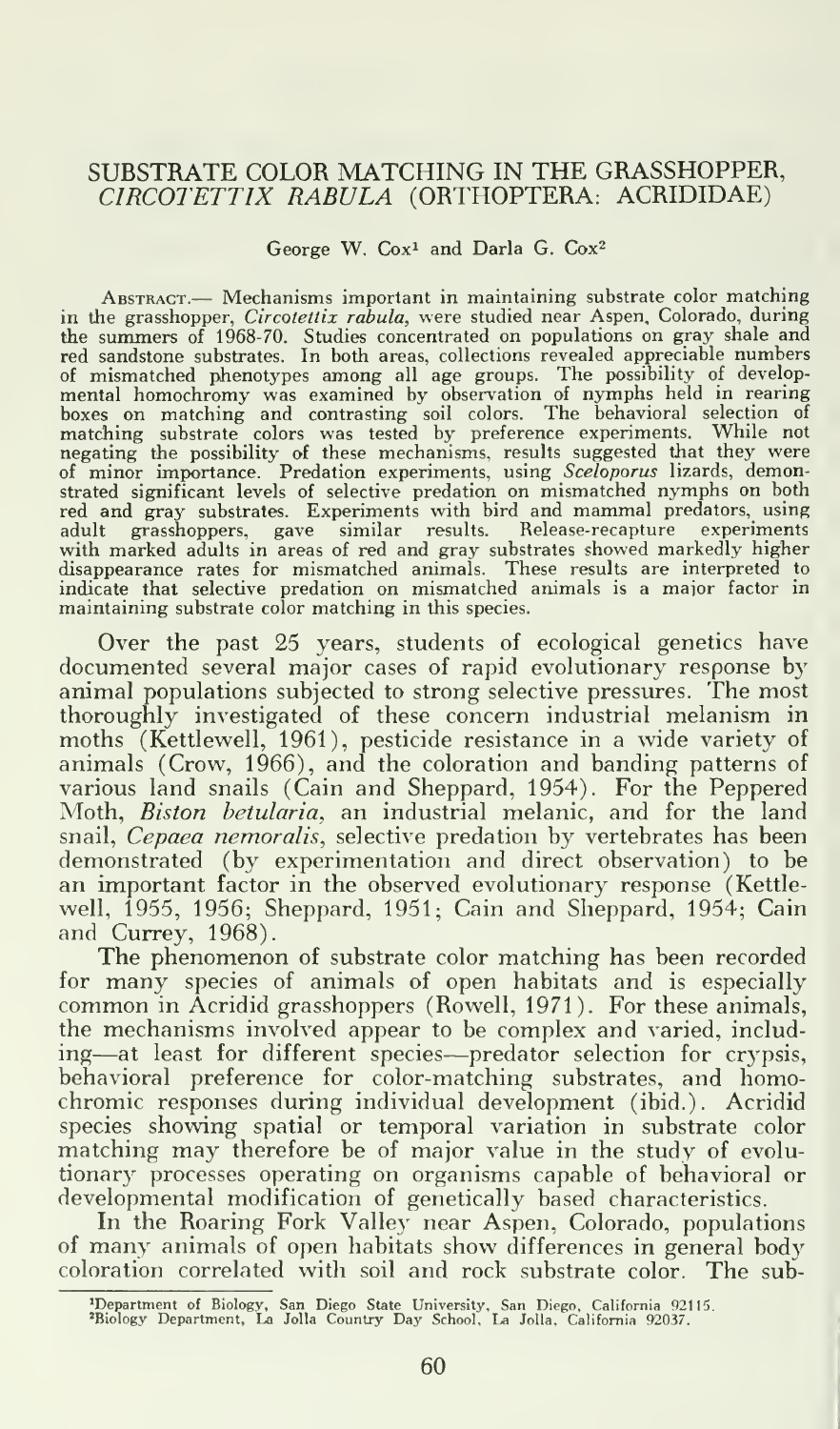strates involved vary strikingly in color as a result of the variety of geological formations exposed in the valley. The most extensive exposures near Aspen consist of red sandstones of the Maroon For mation, dark gray shales of the Mancos Formation, and Precambrian granites on which yellow to brown clay soils are developed. Smaller areas of dark basaltic lavas and white shales also occur in the lower part of the valley. Although sharp changes in substrate color sometimes exist at contacts between different parent materials, the presence of a variety of other bedrock formations and the mixing of various parental materials in glacial and alluvial deposits produce an additional variety of substrates of intermediate colors in different parts of the valley.

Correlation of general body color with substrate color has been observed in the lizards Sceloporus undulatus and S. graciosus (Coleman, 1968), and, by the authors, in various species of Acridid grasshoppers, including *Arphia conspersa* Scudder, C*ircotettix rabula* and Rehn and Hebert, Cratypedes neglectus (Thomas), and Trimerotropis suffusa (Scudder).

During the summers of 1968-70, the authors conducted studies of the role of various factors in the maintenance of substrate color matching in populations of the grasshopper Circotettix rabula, an Acridid of the subfamily Oedipodinae, in the vicinity of Aspen. These studies concentrated on populations on exposures of Mancos Shale (gray) and Maroon Sandstone (red). The Mancos Shale population was studied at a location  $\hat{6}$  miles west of Aspen on Colorado State Highway 82 at Brush Creek. The Maroon Sandstone population was studied at an area of cliffs on the north side of the Roaring Fork River opposite the community of Snowmass, about 15 miles west of Aspen. Both study areas consisted of relatively open, dry habitats on hilly terrain, with the dominant vegetation being a complex mixture of sagebrush, oak-serviceberry, pinyonjuniper, and riparian elements.

#### PROCEDURE

At the outset, three major mechanisms that, separately or in combination, might account for the pattern of substrate color matching were recognized:

- 1. Homochromy (the adoption, through developmental process in the nymphs, of a body color matching that of the substrate upon which they are living). This mechanism has been demonstrated in many Acridid grasshoppers (Rowell, 1971).
- 2. Behavioral preference by individuals for substrates of matching color. Such preferences have been recorded for some Oedipodine grasshoppers (Rowell. 1971). This preference could presumably act in conjunction with either 1 (above) or 3 (below) to enhance the degree of color matching achieved by these mechanisms.
- 3. Predator selection favoring individuals closely matching the substrate in body color. This mechanism might operate in conjunction with <sup>1</sup> or <sup>2</sup> (above) by selection against individuals in which the mechanisms of homochromy or behavioral preference are imperfectly developed. Alternatively, selection may relate to matched and mismatched color pheno-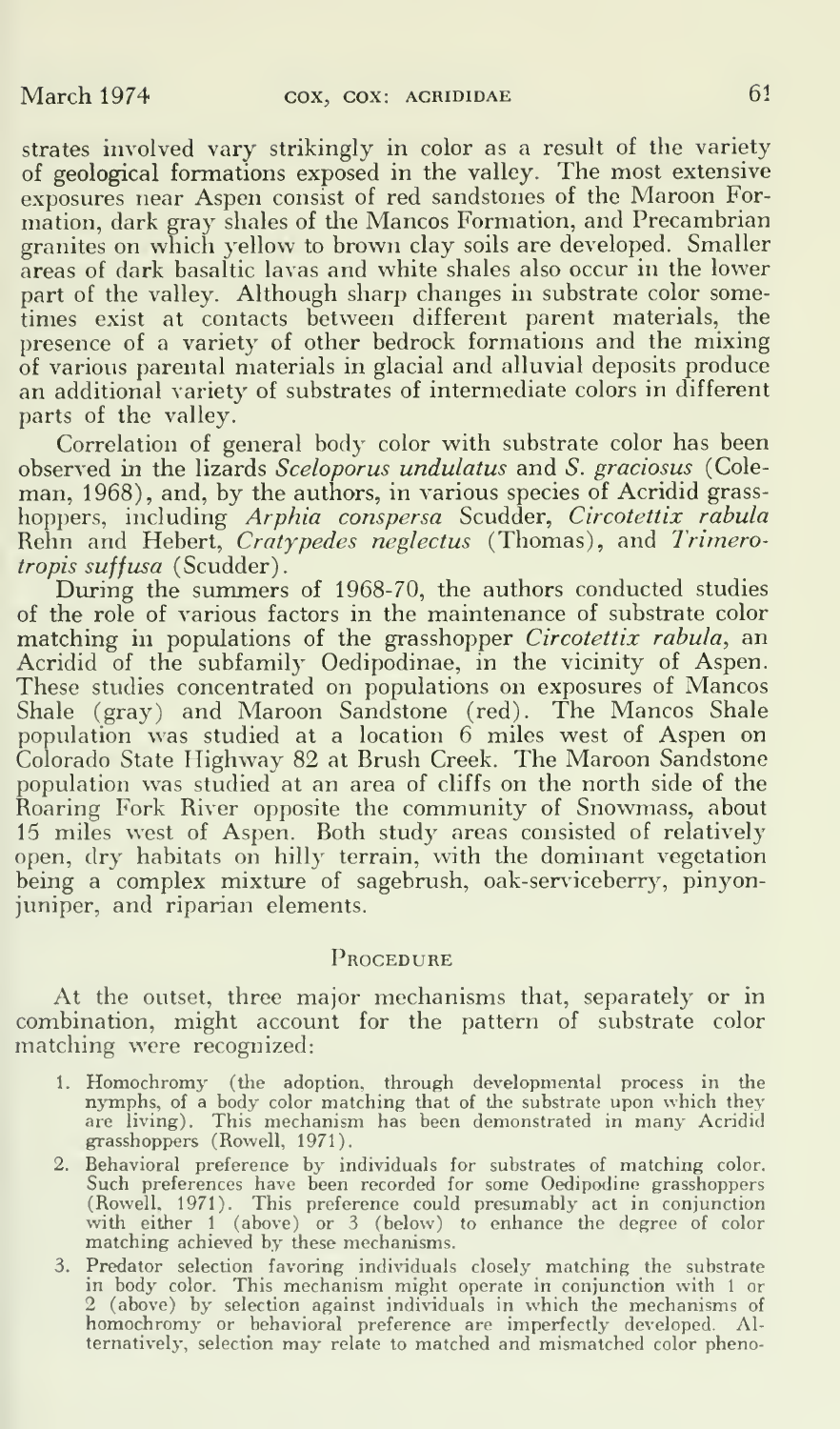types resulting directly from genotypic differences in processes of pigment production.

The present studies were designed to investigate the relative importance of these possible mechanisms.

The hypothesis of developmental adoption of environmental color was tested by a combination of field and experimental studies. Nymphs were collected in both study areas during the period 22-25 June 1968. Total body length and color phenotype were recorded for each of these animals.' These animals were visually assigned to four color phenotype classes: gray, yellow brown, brown, and red. These collections were made to determine the presence and general frequency of mismatched phenotypes in the two areas.

In addition, during the June and July of 1968, live nymphs from each study area were divided into two groups of equal size, and placed in separate rearing boxes with red and gray soils and correspondingly painted walls. Totals of 54 gray and 52 red nymphs were used in this experiment. Food and water were provided in each box. Although it proved impossible to rear many of these nymphs to adulthood, many completed one or more molts and were maintained for periods of up to four weeks. This experiment was performed to determine if changes in body color could be in duced in nymphs of the size classes for which data on frequency of various color phenotypes had been obtained in the field observations.

To investigate hypothesis 2, that of possible behavior preferences for matching substrates, four substrate-color preference tests were conducted during the summer of 1968. Preferences were tested separately for nymphs and adults from the two study areas. Tests were conducted outdoors in 4'x8' boxes covered with gray fiberglass screening, in which equal areas of red and gray soils from the study areas were presented. These tests consisted of a series of 1-hour runs, with the position of the boxes being reversed between successive runs. Experimental animals were introduced at the boundary of the two substrate types at the start of each run, and their positions were noted at the end of the one-hour period.

Several laboratory' and field experiments were conducted to evaluate the intensity of predation on animals of matched and mismatched body color. The most extensive series was conducted using the lizards Sceloporus undulatus and S. graciosus as predators on nymphs. These experiments were carried out in the covered 4'x8' boxes described above. A layer of red or gray soil was placed in the bottom of the box, and several piles of flat stones of matching color constructed near the center of the box to allow shelter for both liz ards and grasshopper 'nymphs. This was necessary to minimize the tendency for animals to climb onto the walls and covers of the boxes (which were of different color). Equal numbers of red and gray nymphs were then placed in the box and lizards introduced so that <sup>a</sup> ratio of 6-8 nymphs per lizard was obtained. These experiments were terminated when approximately one half of the nymphs had been eaten. During the summer of 1968 experiments were conducted on gray substrates. Experiments on red substrates were performed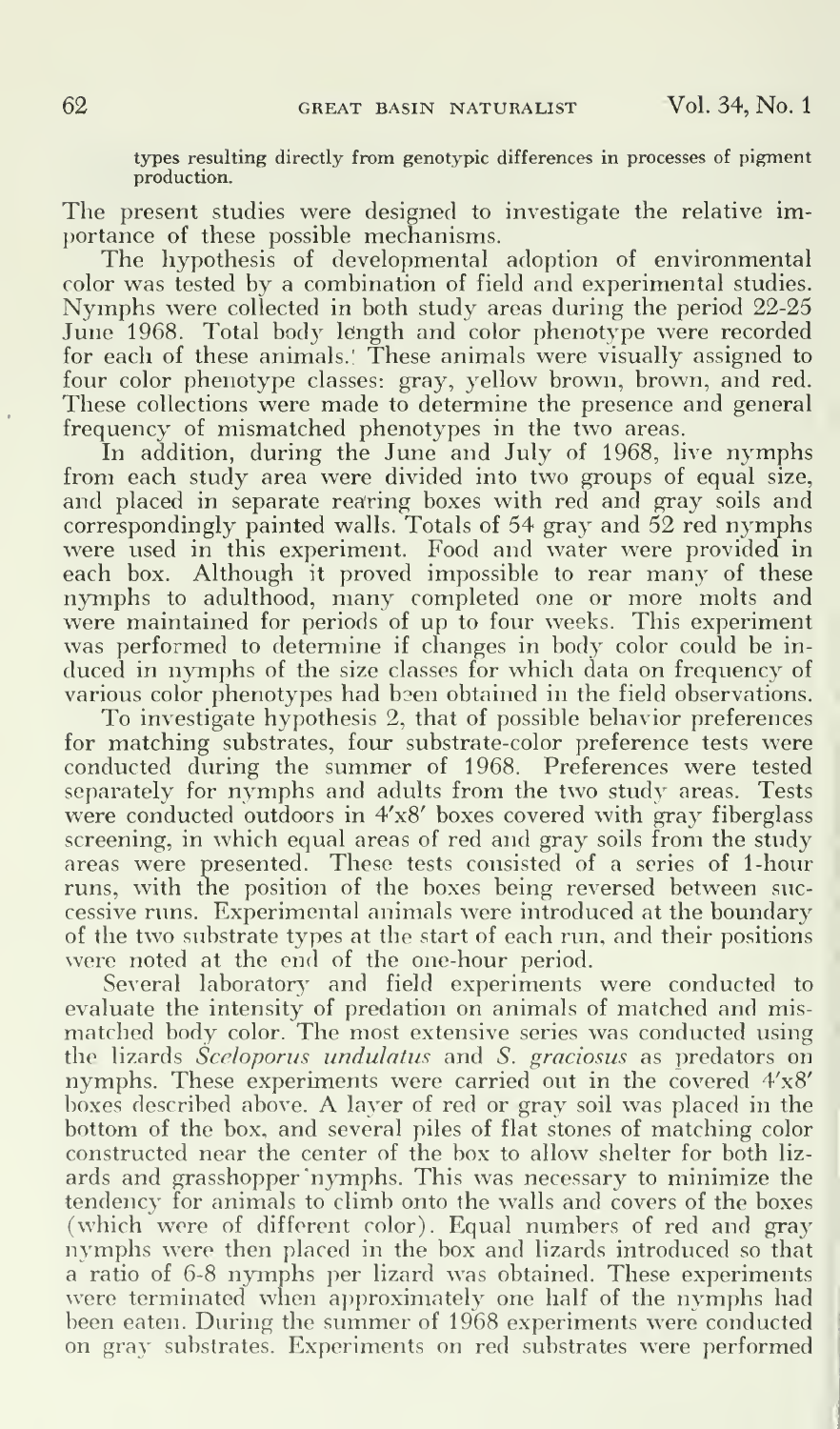during all three summers to obtain an adequate number of observations. Experiments were carried out in a shaded, outdoor area during 1968, with the duration of each run being 24 hours. In 1969 and 1970, experiments were done indoors under artificial lights. The duration of runs in these experiments varied from 6-12 hours.

During the summer of 1969 two series of experiments were con ducted using the least chipmunk, Eutamias minimus, and the American robin, Turdus migratorius, as predators. For these experiments, adult grasshoppers were used. Experiments using the least chipmunk (Hobbs, 1969) were conducted in the 4'x8' box described above. The flight wings and hind legs of the grasshoppers used in these tests were removed to minimize the effects of flight and rapid movement in attracting attention of the predators. Two grasshoppers, one red and one gray, were placed in the box on a given substrate color, and the predator introduced. The grasshopper first captured was then noted. A total of <sup>25</sup> such tests were performed on each substrate color. A similar procedure was followed in experiments using the American robin (Coate, 1969), except that tests were performed in <sup>a</sup> cage 6'x6'x6' in size. Two field experiments were also conducted to compare the rates

of disappearance of red and gray adults following their release in an area of one substrate color. The animals used in these experiments were captured in the two study areas at locations about one-half mile from the locations at which releases were subsequently made. Animals were marked with a spot of colored airplane dope on the ventral side of the thorax and were released on the same date on which they were captured.

During the summer of 1968 two releases were made on <sup>a</sup> Mancos Shale (gray) area. On 24-26 July, 37 males and 34 females from the Mancos Shale population and 54 males and 50 females from the Maroon Sandstone population were released. The second release, made on 6 August, consisted of 14 males and 13 females from the Mancos Shale population and 15 males and 30 females from the Maroon Sandstone population. Recapture samples were taken on 1-3 August. 15-16 August, and 21 August.

During the summer of 1969, releases were made on an area of Maroon Sandstone (red) substrate. On 16-17 July, 65 males and 53 females from the red sandstone population and 62 males and 55 females from the gray shale population were released. Recapture samples were obtained on 24 July, 29-31 July, and 7-8 August.

#### **RESULTS**

Totals of 48 nymphs from the Mancos Shale population and 70 nymphs from the Maroon Sandstone population were obtained in the field collections made in June 1968 (Table 1). The distribution of these animals among the four color phenotype classes was summarized separately for animals less than <sup>12</sup> mm and for those <sup>12</sup> mm or over in total length. These data indicate that an appreciable frequency of mismatched color phenotypes exists, especially among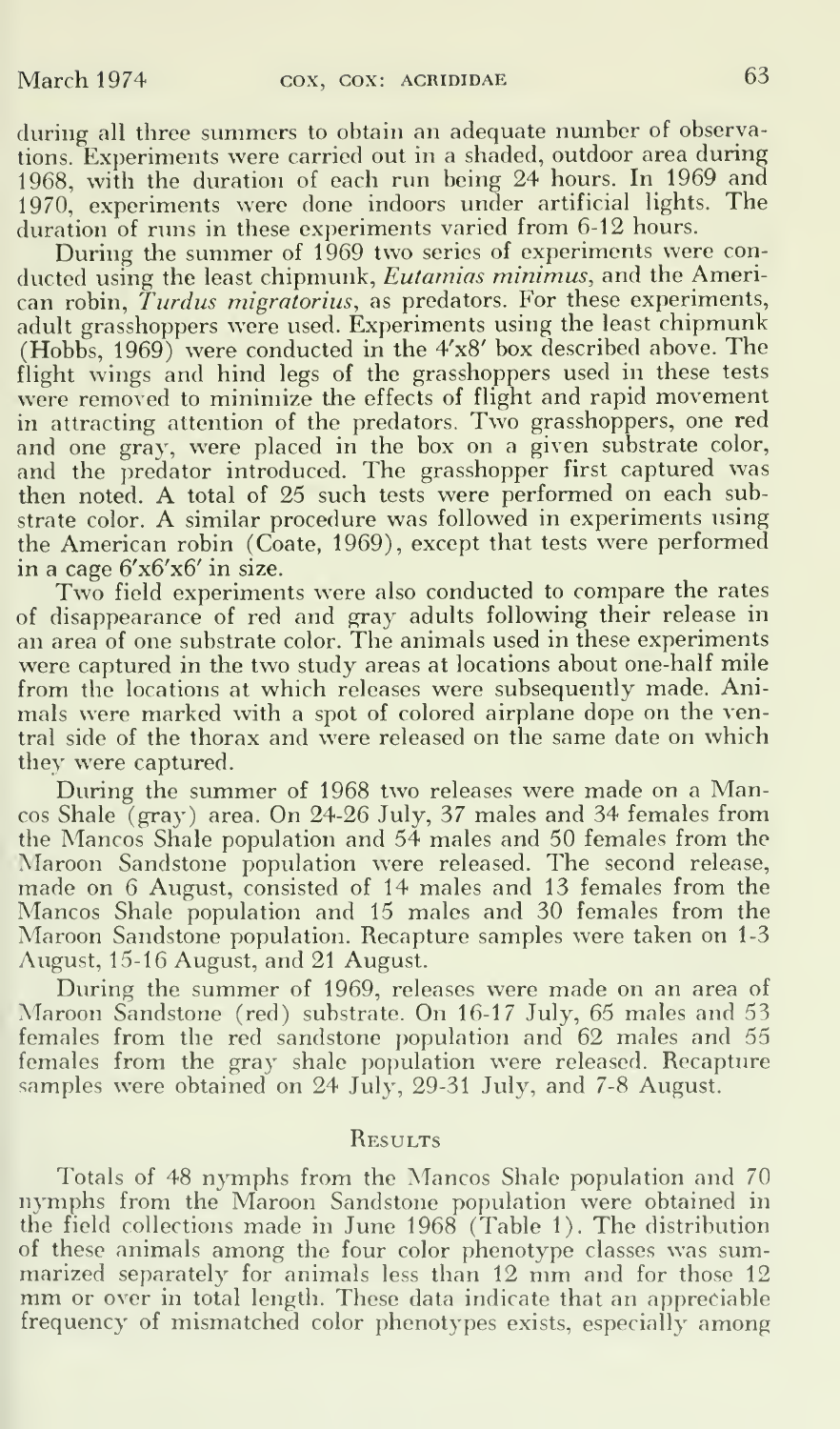| Substrate           | Size<br>Class            | Gray     | Yellow<br><b>Brown</b> | Color Phenotype Class (Visual Groupings)<br>Light-Dark<br>Brown | Red      | Total    |
|---------------------|--------------------------|----------|------------------------|-----------------------------------------------------------------|----------|----------|
| Mancos<br>Shale     | $\leq$ 12 mm<br>$>12$ mm | 18<br>21 |                        |                                                                 | h        | 26<br>22 |
|                     | Total                    | 39       |                        |                                                                 |          | 48       |
| Maroon<br>Sandstone | $\leq$ 12 mm<br>$>12$ mm |          |                        | 16                                                              | 12<br>31 | 28<br>42 |
|                     | Total                    |          |                        | 25                                                              | 43       | 70       |

Table 1. Frequencies of nymphs of different color in collections from Mancos Shale (gray) and Maroon Sandstone (red) areas, 22-25 June 1968.

the smaller nymphs, in both populations. In the Mancos Shale area, for example, 5 of the 25 nymphs less than 12 mm in total length were red. When analyzed by  $a^2 \times 2$  contingency test, the frequencies of matched and totally mismatched phenotypes in the two size groups were found to be significantly different, or nearly so. For the Mancos Shale population the calculated chi square value of 3.80 was nearly significant at the 5 percent level; for the Maroon Sandstone population, the value of 5.55 was significant at the 5 percent level  $(5)$  percent critical chi square, with 1 d.f., equals  $3.841$ ). In both cases, the frequency of mismatched individuals was lower among the larger nymphs.

The nymphs maintained in rearing boxes on substrates of contrasting color, however, showed no visually detectable changes in body color, as compared with those kept on matching substrates.

In the four experiments designed to test for substrate-color preference by nymphs and adults, the total numbers of preference responses obtained per experiment varied from 58 to 96. However, chi square goodness-of-fit tests, comparing observed results and an expectation of equal numbers selecting each substrate, showed no significant preferences for substrate color by nymphs or adults from either population.

Results of the predation experiments with the lizards Sceloporus undulatus and S. graciosus demonstrated selective predation on nymphs of mismatched color (Table 2). On the gray substrate a  $2x2$ contingency test of the experimental results showed that the numbers of nymphs eaten and not eaten were significantly influenced by body color (1 percent level); a similar test for the red substrate showed significance at the 5 percent level.

Fewer data were obtained for the experiments using the American robin and least chipmunk as predators (Table 3). Except for the results of the tests with the least chipmunk on the gray substrate (significant at the 5 percent level) these results do not show significantly different preferences for matched and mismatched grasshoppers. However, the pattern shown by these data is similar to that obtained for the lizard predation experiments. A common feature of experiments with all of the predators used was a higher intensity of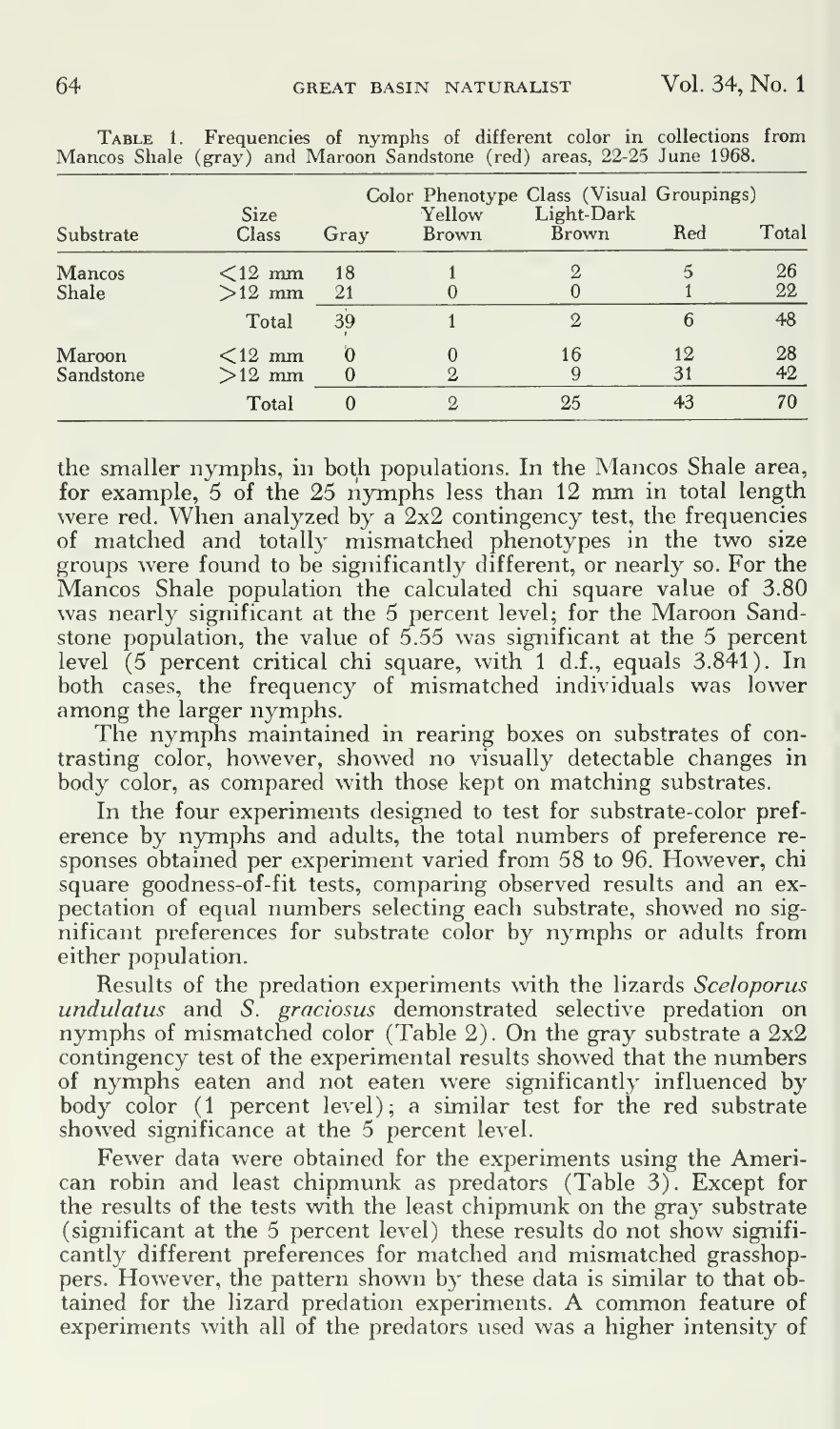| from Mancos Shale (gray) and Maroon Sandstone (red) populations.<br>TABLE 2.                                                                                                                         |                |                                       |                 |                | Results of experiments involving predation by Seeloporus undulatus and S. graciosus on nymphs of Circotettix rabula |       |
|------------------------------------------------------------------------------------------------------------------------------------------------------------------------------------------------------|----------------|---------------------------------------|-----------------|----------------|---------------------------------------------------------------------------------------------------------------------|-------|
|                                                                                                                                                                                                      | Eaten          | Gray substrate<br>Not eaten           | Total           | Eaten          | Red substrate<br>Not eaten                                                                                          | Total |
| Gray nymphs<br>Red nymphs                                                                                                                                                                            | $\frac{4}{2}$  | $\frac{30}{5}$                        | $\frac{60}{50}$ | $^{46}_{61}$   | 482                                                                                                                 | 33    |
| Total                                                                                                                                                                                                | $\overline{6}$ | 39                                    | 100             | 107            | 80                                                                                                                  | 187   |
| Chi square                                                                                                                                                                                           |                | (1 d.f.)<br>16.81                     |                 |                | (1 d.f.)<br>4.65                                                                                                    |       |
|                                                                                                                                                                                                      |                |                                       |                 |                |                                                                                                                     |       |
| TABLE 3. Results of experiments involving predation by the American robin and the least chipmunk on adults of Circotettiz<br>rabula from Mancos Shale (gray) and Maroon Sandstone (red) populations. |                |                                       |                 |                |                                                                                                                     |       |
|                                                                                                                                                                                                      | Eaten          | Gray substrate<br>Not eaten           | Total           | Eaten          | Red substrate<br>Not eaten                                                                                          | Total |
| American robin<br>Gray adults<br>Red adults                                                                                                                                                          | $\frac{7}{8}$  | $rac{8}{17}$                          | 25              | $\frac{2}{13}$ | 13/2                                                                                                                | 25    |
| Total                                                                                                                                                                                                | 25             | 25                                    | 50              | 25             | 25                                                                                                                  | 50    |
| Chi square                                                                                                                                                                                           |                | 3.17 $(1 d.f.)$                       |                 |                | $0.05$ (1 d.f.)                                                                                                     |       |
| Least chipmunk<br>Gray adults<br>Red adults                                                                                                                                                          | $\frac{8}{7}$  | $\begin{array}{c} 7 \\ 8 \end{array}$ | 25              | $\frac{0}{16}$ | $\frac{6}{9}$                                                                                                       | 25    |
| Total                                                                                                                                                                                                | 25             | 25                                    | 50              | 25             | 25                                                                                                                  | 50    |
| Chi square                                                                                                                                                                                           |                | $4.00$ (1 d.f.)                       |                 |                | $1.44$ (1 d.f.)                                                                                                     |       |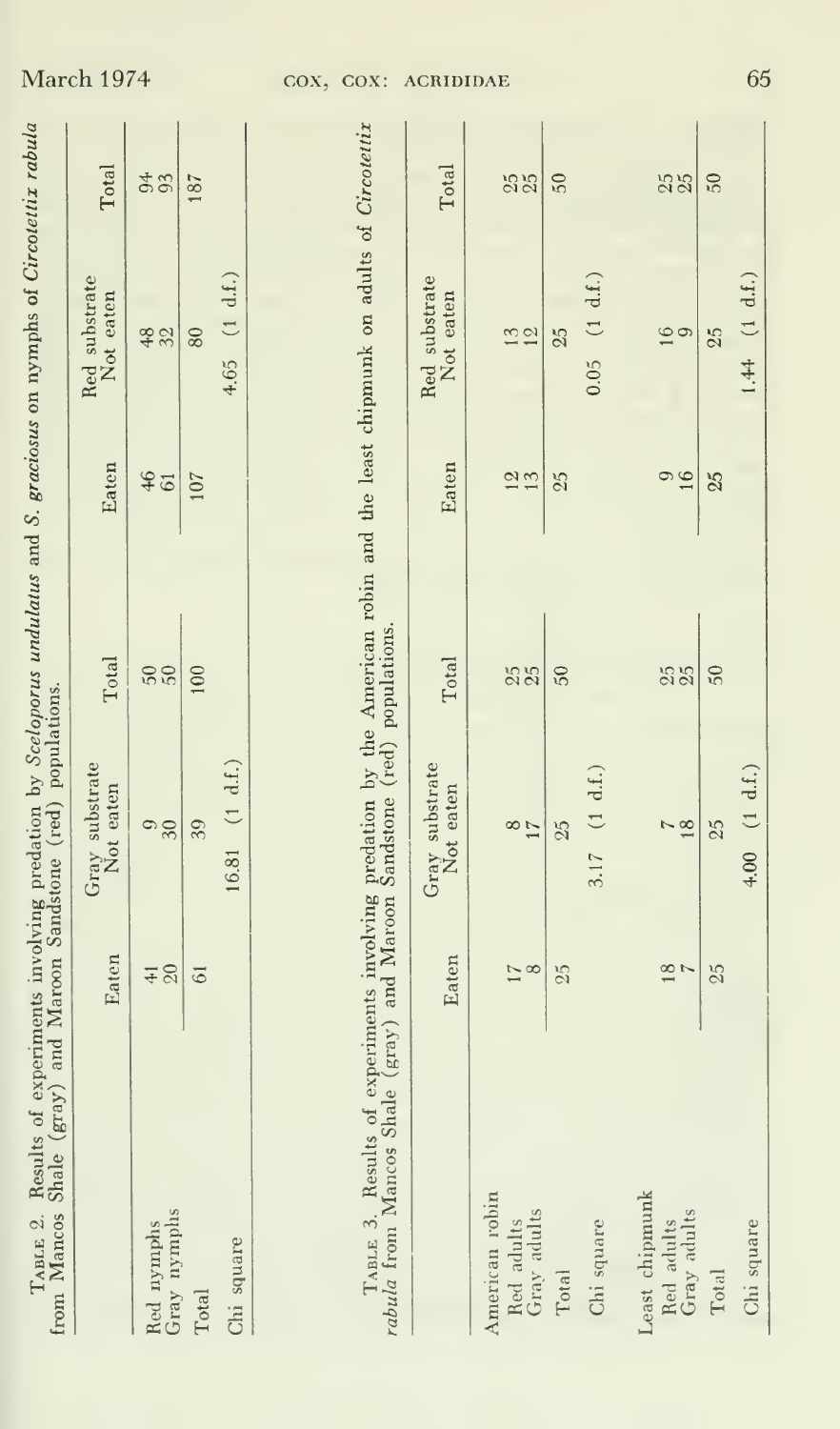predation on mismatched animals on the gray substrate than on the red.

Data from the release and recapture experiments with marked adults on both substrates showed rapid decline in the ratio of mismatched to matched animals with time (Figs. 1, 2). To evaluate the significance of this change, Chi Square tests were performed on the observed frequencies of red and gray animals in the first recapture sample obtained after each release, using the release ratio of red and gray animals to provide the expected frequencies. For the 24-26 July release and the 1-3 August recapture samples on the Mancos Shale area (1968), the calculated Chi Square value was 8.74. For the 6 August release and the 15-16 August recapture sample, the calculated Chi Square value was 8.78. Both of these tests indicate a highly significant (1 percent level) change in the ratio of red to gray animals. For the 16-17 July release and the 24 July recapture sample on the Maroon Sandstone area (1969), the calculated Chi Square value was 4.66 (significant at the 5 percent level).

The ratio of mismatched to matched animals (Figs. 1, 2) declined exponentially, according to the formula

$$
R_t = R_o e^{bt}
$$

Where:  $R_0 =$  Ratio on date of release

 $R_t$  = Ratio t days after release

 $b =$  Rate of change in mismatched/matched ratio per day.

A rough estimate of the average rate of change, b, in this ratio was



Fig. 1. Ratios of red (Maroon Sandstone) to gray (Mancos Shale) adults in the release-recapture experiment on the Mancos Shale study area.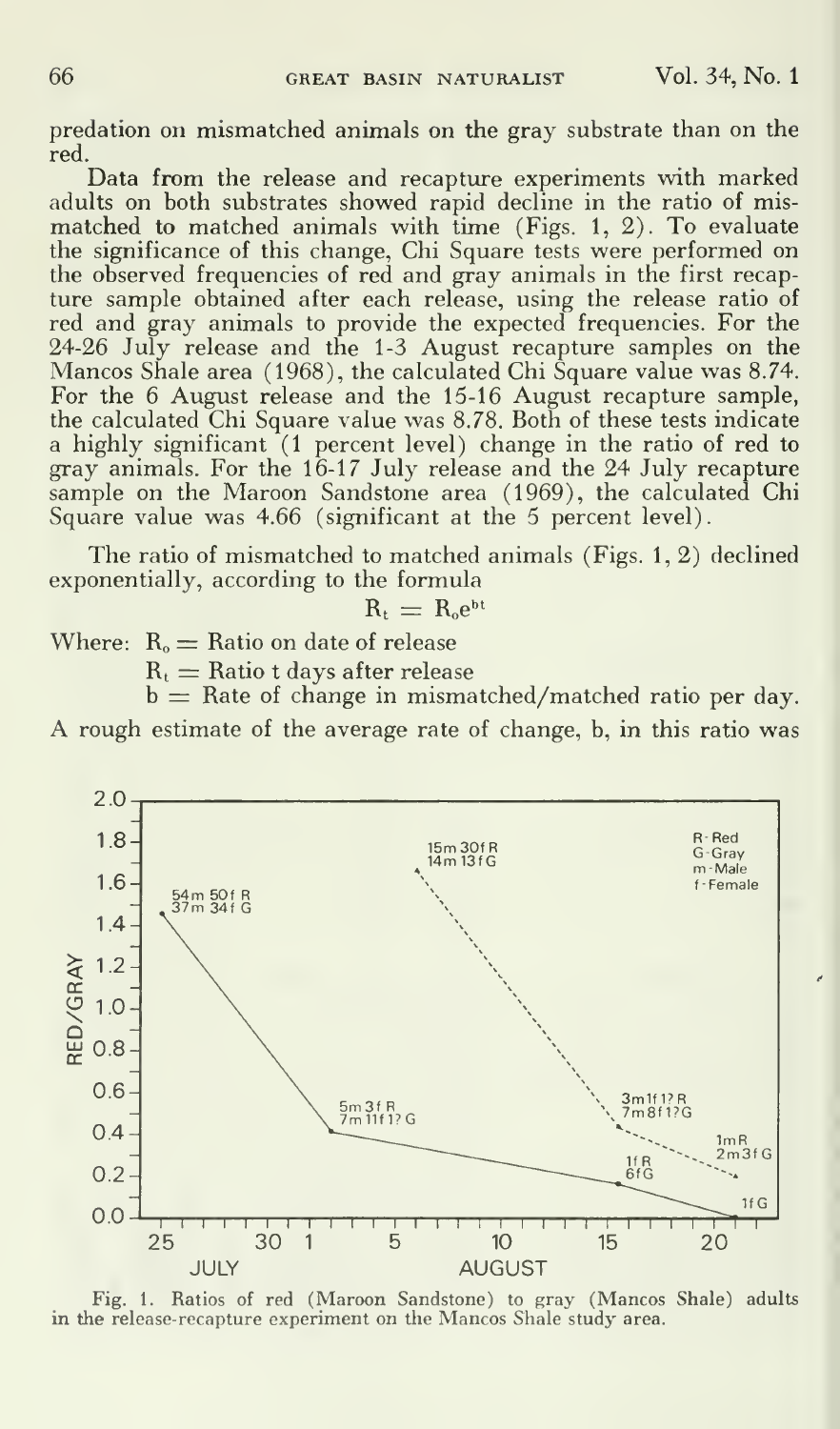

Fig. 2. Ratios of gray (Mancos Shale) to red (Maroon Sandstone) adults in the release-recapture experiment on the Maroon Sandstone study area.

obtained by calculating the least square linear regression of In R on t. The slope of this relationship is a measure of b. Values for the rate of change in the red-gray ratio during the experiments initiated in July and August of 1968 on the Mancos Shale area were -0.10 and -0.14, respectively. These values indicate that the disappearance rate of the red animals was of the order of 10 to 14 individuals per 100 individuals per day greater than that of the gray animals. On the Maroon Sandstone area, the differential rate of disappearance of the gray animals, calculated in a similar manner, was -0.09, or 9 individuals per day greater than that of the red animals.

Recapture data from the field experiments were also analyzed with respect to frequencies of recapture of individuals of different sex. For the experiment on the Maroon Sandstone area, and for red animals in the Mancos Shale experiment no significant differences were noted between the sex ratios of animals released and those re captured. However, for gray animals used in the Mancos Shale ex periment, the sex ratio of the combined groups of released animals (24-26 July and 6 August 1968) was significantly different (Chi Square = 4.26, 5 percent critical value = 3.841) from that of the combined recapture samples for these releases. Males were less fre quently recaptured than expected in this case. The males of this species perform a conspicuous aerial display, consisting of a pro longed dancing flight accompanied by a loud crackling call. This display is attractive to predators, and several observations of actual or attempted predation involved attempts by birds to capture such animals in flight.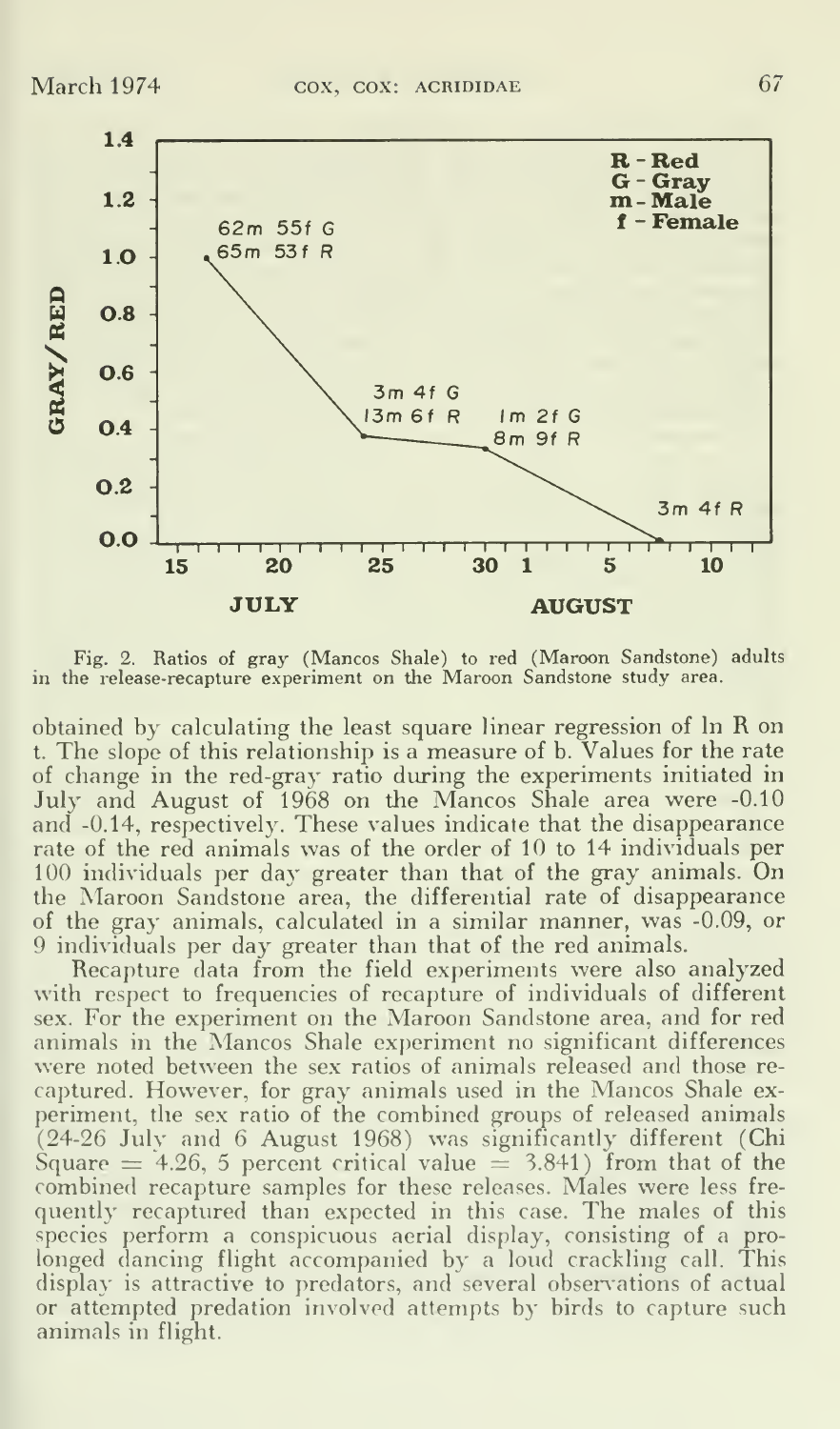#### **Discussion**

Although the phenomenon of substrate color matching is well developed in *Circotettix rabula*, variation in body coloration exists in both nymphal (Table 1) and adult (Trent, 1968) populations in the areas examined in this study. Both of the study areas were adjacent to alluvial terraces of the Roaring Fork River and, thus, to substrates of somewhat different color. Furthermore, the adults are strong fliers, and in such situations it is likely that considerable dispersal occurs between areas differing in substrate color. During the summers of 1969 and 1970, direct observations of such dispersal were made near Aspen at a locality in which a whitish gray shale formation sharply contacts an exposure of Maroon Sandstone.

The specific locations from which collections of nymphs (Table 1) were made in 1968, however, were at least <sup>100</sup> m from areas of strongly differing substrate color. The occurrence of strongly mismatched forms among these nymphs, together with the failure of nymphs of comparable size to show modification of body color in the red and gray rearing boxes, suggests that any homochromic developmental response is relatively weak and that body color is to a large extent under direct genetic control. The possibility that artifi cial light conditions may have been unfavorable for homochromic response cannot be entirely dismissed, however. Because of the low mobility of the nymphs, it is probable that the existence of mismatched nymphs in the study areas is the result of dispersal of adults into the areas from other substrate types.

No evidence of behavioral selection of matching substrates was obtained in the laboratory preference tests. This evidence is further supported by the direct observations, cited above, of dispersal of adults between substrates of sharply differing color. Nevertheless, it is still possible that behavioral selection of matching substrates does occur to some degree, but was inhibited, especially for adults, by the artificial conditions of the test boxes.

Evidence of selective predation is strong. Field observations indicate that a variety of vertebrates prey on this species. Observations of either attempted or successful predation in the field were obtained for the sagebrush lizard, Sceloporus graciosus, the least chipmunk, Eutamias minimus, the western tanager, Piranga ludoviciana, the Steller's jay, Cyanocitta stelleri, the mountain bluebird, Sialia cucurroides, and the red-winged blackbird, Agelaius phoeniceus.

Results of the predator selection experiments (Tables 2, 3) indi cate that differential predation is of major importance in the maintenance of substrate color matching. These obsersations correlate with the significantly lower frequency of mismatched nymphs in the larger size classes in the field (Table 1) and with the significantly greater rate of disappearance of mismatched adults in the release-recapture experiments.

In the release-recapture experiments, as conducted, it is impossible to rule out entirely the possibility of differential dispersal away from the release point by matched and mismatched animals. But,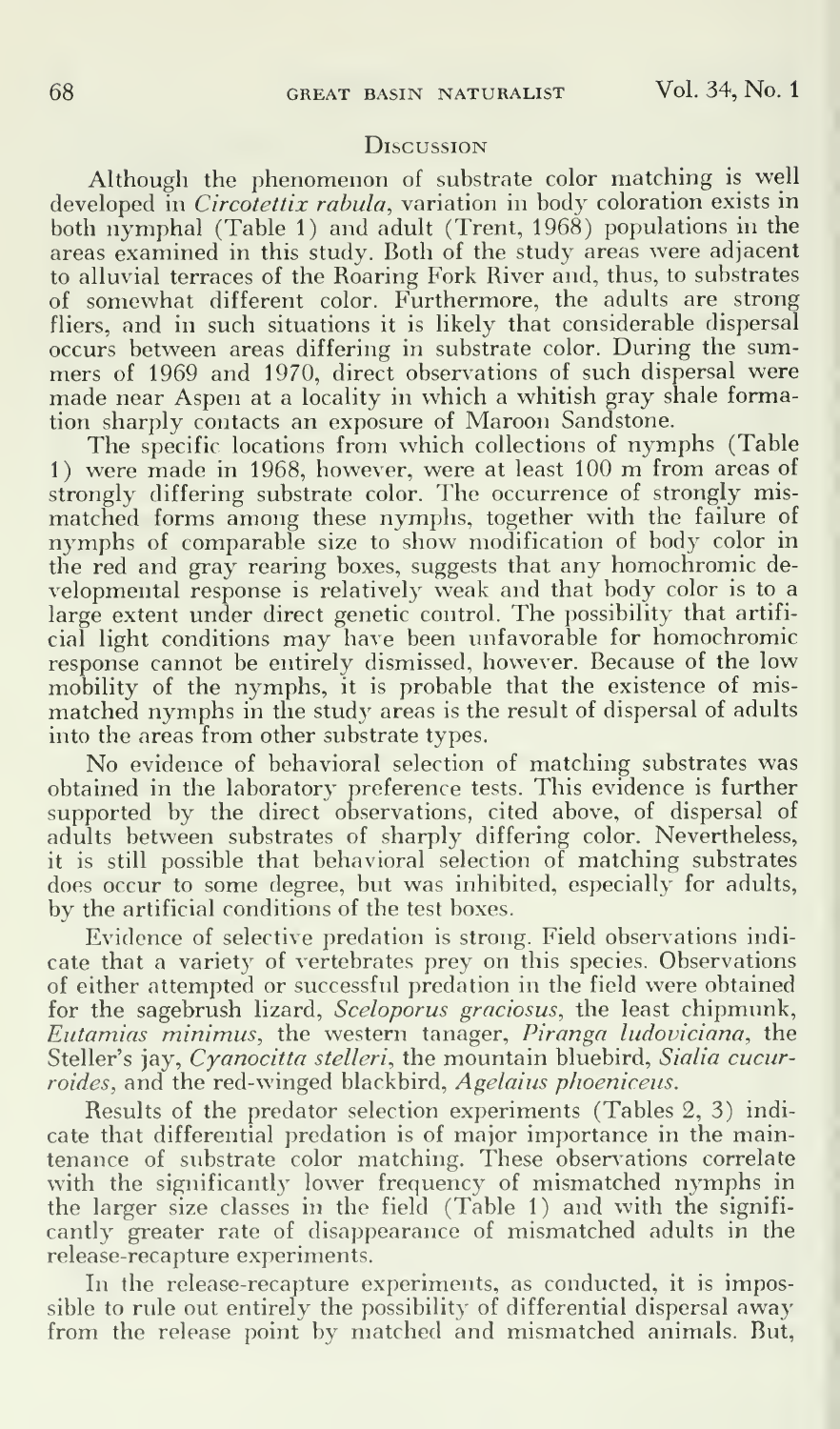the absence, or at least the weakness, of behavioral preferences for matching substrate color suggests that this is unlikely. The recapture data for males and females are also most consistent with the conclusion that predation is the primary factor in the differential dis appearance rates of matched and mismatched adults. Males, which perform frequent and extensive aerial displays, should be both the most vulnerable to aerial predators and the most prone to dispersal from the release site. Mismatched males should then have the greatest opportunity for encountering and selecting more appropriate substrates. However, the only instance in which the disappearance rate for males significantly exceeded that for females was for gray adults on the gray substrate. If dispersal, combined with behavioral selec tion of matching substrates, had been of major importance, differ ences in male and female disappearance rates should have been greatest for mismatched animals.

In addition, the experimental predation studies and the release recapture experiments share the common feature that mismatched animals are removed, or disappear more rapidly, from the gray shale than from the red sandstone substrate. This observation is difficult to interpret in the absence of detailed measurements of spectral re flectance of the substrates and animals. However, it may be that gray animals on the red substrate, while sharply contrasted in color, approximate in appearance spots of shadow produced by small objects, or perhaps dead twigs, and are thus not as easily recognized by predators.

These observations lead us to conclude that predator selection against mismatched animals is the major mechanism for maintaining substrate color matching in this species.

#### **ACKNOWLEDGMENTS**

This work was supported by Grants 4753 and 5167 from the Penrose Fund, American Philosophical Society. We wish to thank Frederick G. Astin and Dennis Turner for assistance in the field, and Jerry L. Hobbs and Ralph E. Coate for permission to use unpublished data on the results of predation tests with the least chipmunk and the American robin, respectively. We also thank Theodore J. Cohn for comments and criticism on the study as a whole.

#### **REFERENCES**

- CAIN, A. J., AND J. D. CURREY. 1968. Ecogenetics of a population of Cepaea nemoralis (L.) subject to strong area effects. Trans. Roy. Soc. Lond. B. 253:447-482.
	- -, AND P. M. SHEPPARD. 1954. Natural selection in Cepaea. Genetics 39:89-116.
- Coare, R. E. 1969. Avian predation on red and gray populations of the grass-<br>hopper *Circotettix rabula*. Unpublished manuscript, Aspen Inst. Field Ecol.
- Coleman, P. R. 1968. Adaptation of thermal balance and concealing coloration by three populations of the sagebrush lizard, *Sceloporus graciosus graciosus*<br>in the Roaring Fork Valley, Colorado. Unpublished manuscript. Aspen Inst. Field Ecol.